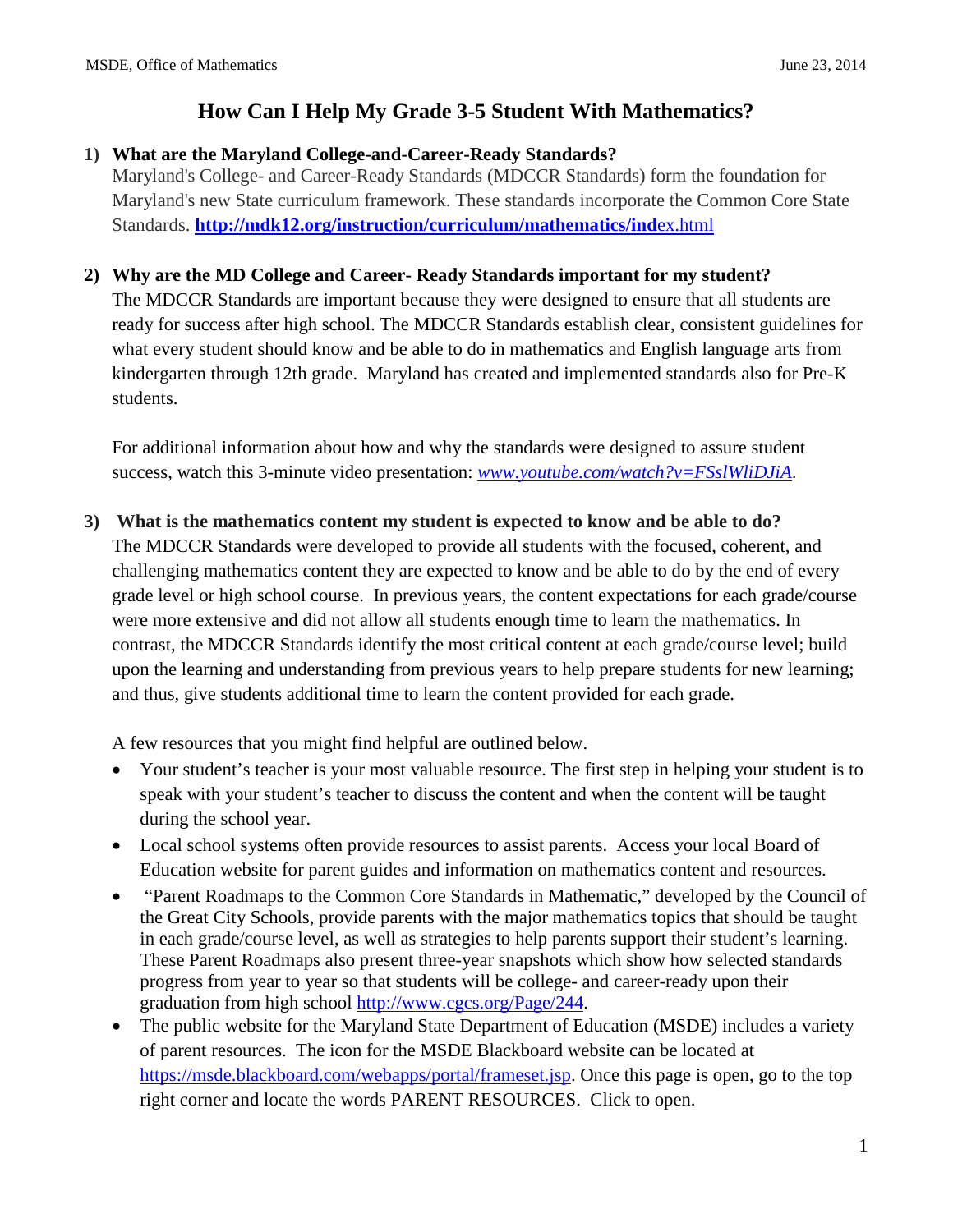- The National Parent Teacher Association (PTA) has published "PTA Parents' Guides to Student Success." These guides, located at<http://www.pta.org/parents/content.cfm?ItemNumber=2583>, provide information on the mathematics content from kindergarten through high school that students need to learn at each grade/course level. The guides also suggest ways that parents can help their students in mathematics.
- Check with your local Board of Education and PTA websites for more information for parents.

### **4) Why can't we just teach students the way we learned?**

If you don't recognize the mathematics in your student's homework, think about how the world has changed since you were in school. The mathematics looks different because the world is different Advances in science, technology, information processing and communication, combined with the changing work place; make it necessary for all students to learn more mathematics. Business and industry demand workers who can:

- solve real world problems
- explain their thinking to others
- identify and analyze trends from data, and
- use modern technology.

In their mathematics classes, students will learn and practice the mathematics for their grade using the four strategies listed above. You will see a shift from pages of individual problems to seeing single and multiple step real life problems that students often solve individually, with a partner or in a small group. Students will be encouraged to think through and discuss the problem and solution with others. Students will often be writing to explain how they solved a problem using precise vocabulary and steps that were used to solve the problem. Often students will solve problems using data and technology as part of the problem solving process or as a reference. Students are encouraged to use the mathematics they know and apply it to the next level of skill development or problem solving. Students still need to find the right answers and use mathematically correct and efficient procedures.

If teachers are using strategies you are unfamiliar with, first ask your student's teachers for help. You can also visit the two websites from Carroll County Public Schools and Montgomery Public Schools for strategies teachers may be using:

K-5<http://video.carrollk12.org/ElementaryMath/ParentalResources>

K-5 [\(http://www.montgomeryschoolsmd.org/curriculum/2.0/parent-newsletters.aspx\)](http://www.montgomeryschoolsmd.org/curriculum/2.0/parent-newsletters.aspx)

In addition, this website shows videos of many different mathematics lessons. They are organized by the topic of the content. [https://learnzillion.com](https://learnzillion.com/)

Additional suggestions for helping your student learn today's mathematics.

• **Be Positive About Mathematics**. If you tell your student mathematics was hard for you to do or you did not like mathematics, this may influence them to think that mathematics will be too hard for them to learn too. Encourage your student to have a positive attitude and enjoy mathematics.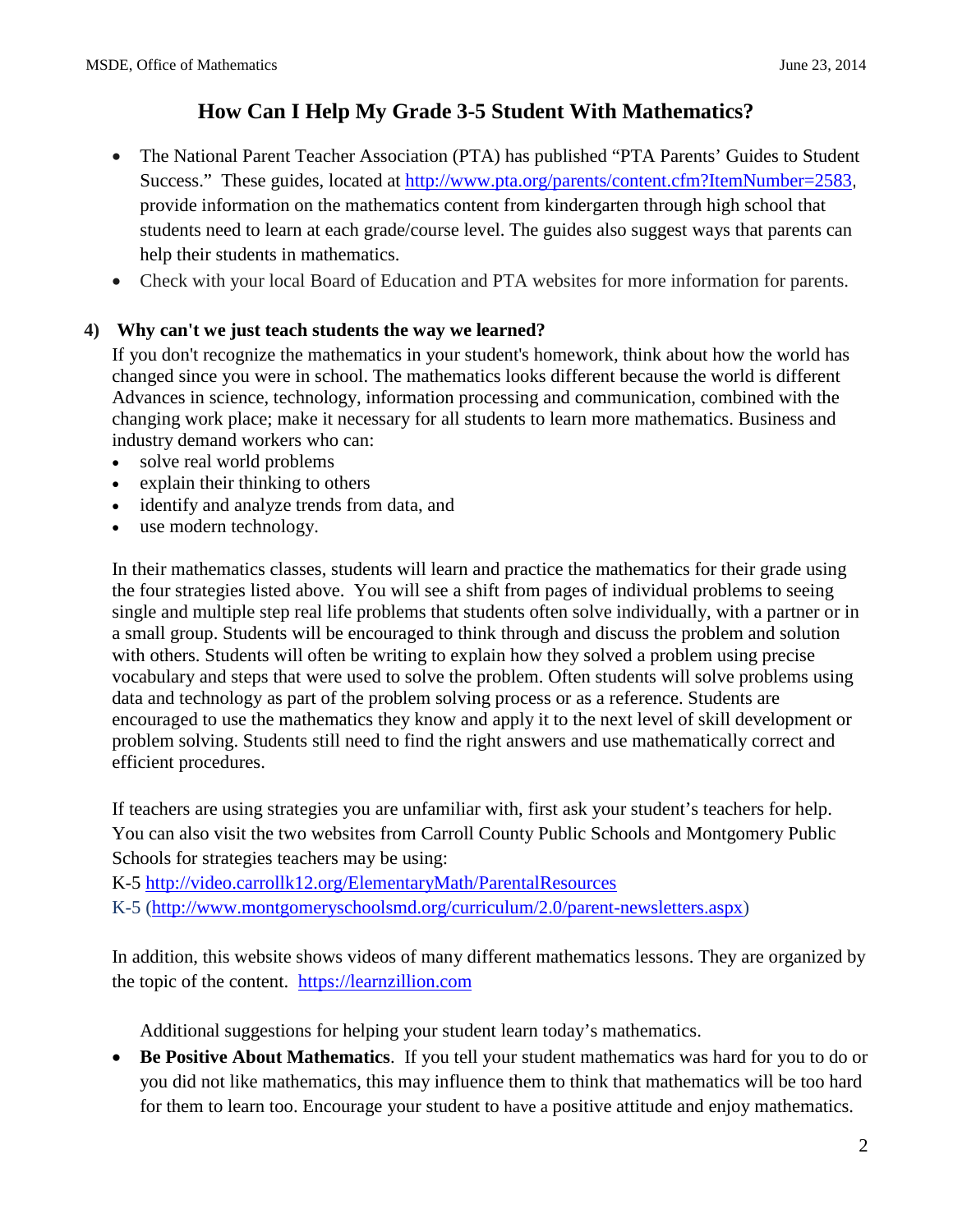This website provides multiple resources and tips for helping your student learn today's mathematics. It is from the National Council of Teachers of Mathematics. <http://www.nctm.org/resources/content.aspx?id=2876>

- **Value Mistakes** view mistakes as a learning process, not a penalty. We all learn from our mistakes, help your student identify their own errors. This way they can correct their own mistakes and learn where they were incorrect in their thinking.
- **Involve your student in the math** you use on a daily bases. Use tasks such as, cooking, shopping, home repairs or projects to your student how math is used every day. This URL provides a free copy of the booklet, "Helping Your Child Learn Math". This booklet provides suggestions and activities to use with your student such as Math At Home, Math On The Go, Math at the Grocery store, and more)

<http://www2.ed.gov/parents/academic/help/math/index.html>

• **Turn off the TV and play games.** Students can learn a lot of math while playing games. Games such as checkers, chess, dominoes, Yahtzee, Chutes and Ladders and other board games, and card games which involve counting and addition and subtraction are great ways to practice fundamental mathematics skills. There many games that provide practice and help reinforce specific mathematics content.. Ask your student's teacher for suggestions. Also preview <http://www.nctm.org/resources/content.aspx?id=2876>This website provides many online activities, games, and lessons for your students. Select the grade level that is appropriate for your student.

### **5) How do I help my student if they need additional support in mathematics?**

Begin with your student's teacher; talk to them to develop a plan for additional support. You may also ask the teacher for log in and password information for intervention and enrichment modules found on the MSDE Blackboard website. <https://msde.blackboard.com/webapps/portal/frameset.jsp>

### **6) How can I help my student with their mathematics homework? Grades 3-5**

- Set a regular time for homework.
- Pick a place that is quiet and without distractions.
- Provide supplies and identify resources.
- Go over the directions to find out if your student understands what to do.
- Ask your student if they know where to begin, assist them is getting started, but resist the temptation to do the homework for your student.
- Look over completed assignments.
- Encourage your student to be precise- use correct mathematics symbols, numbers, and vocabulary.
- Watch for frustration and avoid having students work for long periods of time.
- If your student is unsure of what to do, ask questions such ask, "How did you find this answer? What do you know about this problem?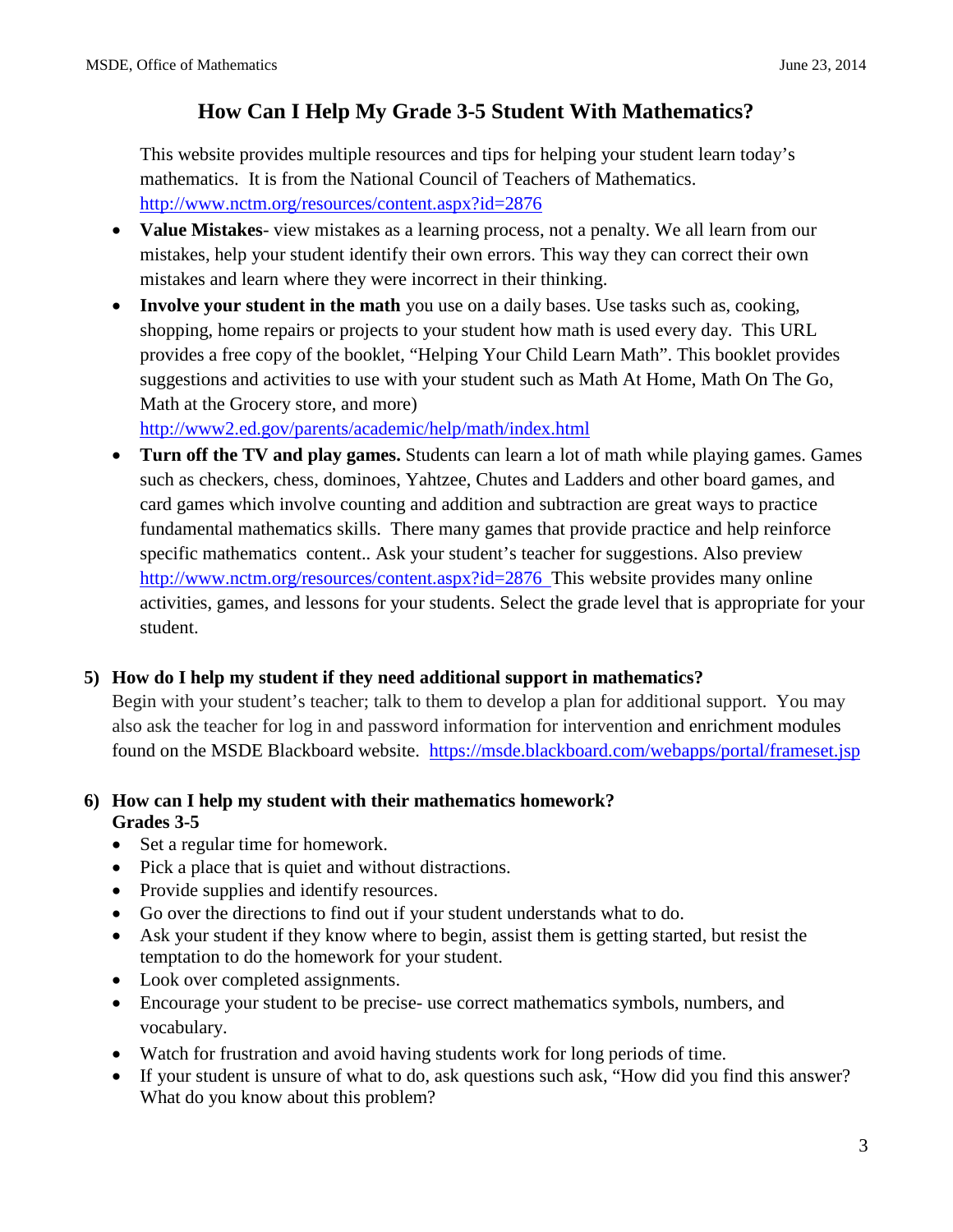- When solving word problems, ask students, "How would you describe the problem in your own words? What information is given in the problem? Can your draw a picture of the problem? Should you add or subtract?
- Talk to the teacher about any concerns.
- Your most valuable resource is your student's teacher.

#### **7) How do I help my student learn basic facts?**

Before students begin to memorize the basic facts, they need to understand the meaning of multiplication and division. First, look at the classwork and homework that is coming home. Use that as a guide to create other problems or activities that are similar to those your teacher has created. If needed, ask your student's teacher for additional suggestions and materials to help your student. When your student is learning their basic facts, it is important to remember there are two things your student needs to do in order to recall the basic facts from memory. First, your student needs to purposefully be able to match the answer to the fact. Next, your student needs to practice the known facts multiple times in multiple ways to recall the facts quickly and efficiently. Students begin learning the facts with different types of strategies. This URL provides a list of the types of mental math strategies many teachers use to help students learn the basic facts. [http://hanlonmath.com/pdfFiles/244StrategiesforFactsBH.pdf.](http://hanlonmath.com/pdfFiles/244StrategiesforFactsBH.pdf)

A word of caution, many times students are expected to learn the facts using flash cards and multiple pages of problems. These type of activities simply ask students to recall facts they have not learned and do not help them learn the facts. These are appropriate to use once students have demonstrated they can recall the facts accurately. There are many online resources that are appropriate once students learn the facts.

The activities are examples of other ways to help your student learn the facts in addition to using the mental math strategies found in the URL mentioned above.

- Practice the facts by playing games with number cubes (dice) or cards. You could play card games such as War, by having the student draw two cards and add the numbers to determine the winner who has the highest number. A variation for this game would be to roll two dice (number cubes) write down the two numbers rolled and multiply them for the answer.
- Use dominoes, have your student multiply the two sets of numbers on the domino place them together. You can also have students use the dominoes to play a memory game. Select 4-5 pairs of dominoes that show the same total amount. Turn them upside down, in rows and columns. Have the students turn over two dominoes at a time. If the pair matches, remove that pair from the rest. Play until all the pairs are matched up.
- Play Circles and Stars- You will need one dice (number cube), plan paper and pencil. Students rolls the number cube. This roll tells students how many circles to draw. Roll the number cube again. This second roll tells students how many stars to circle inside of each circle. Students can do several things. 1. have students add the numbers in all the circles and then write